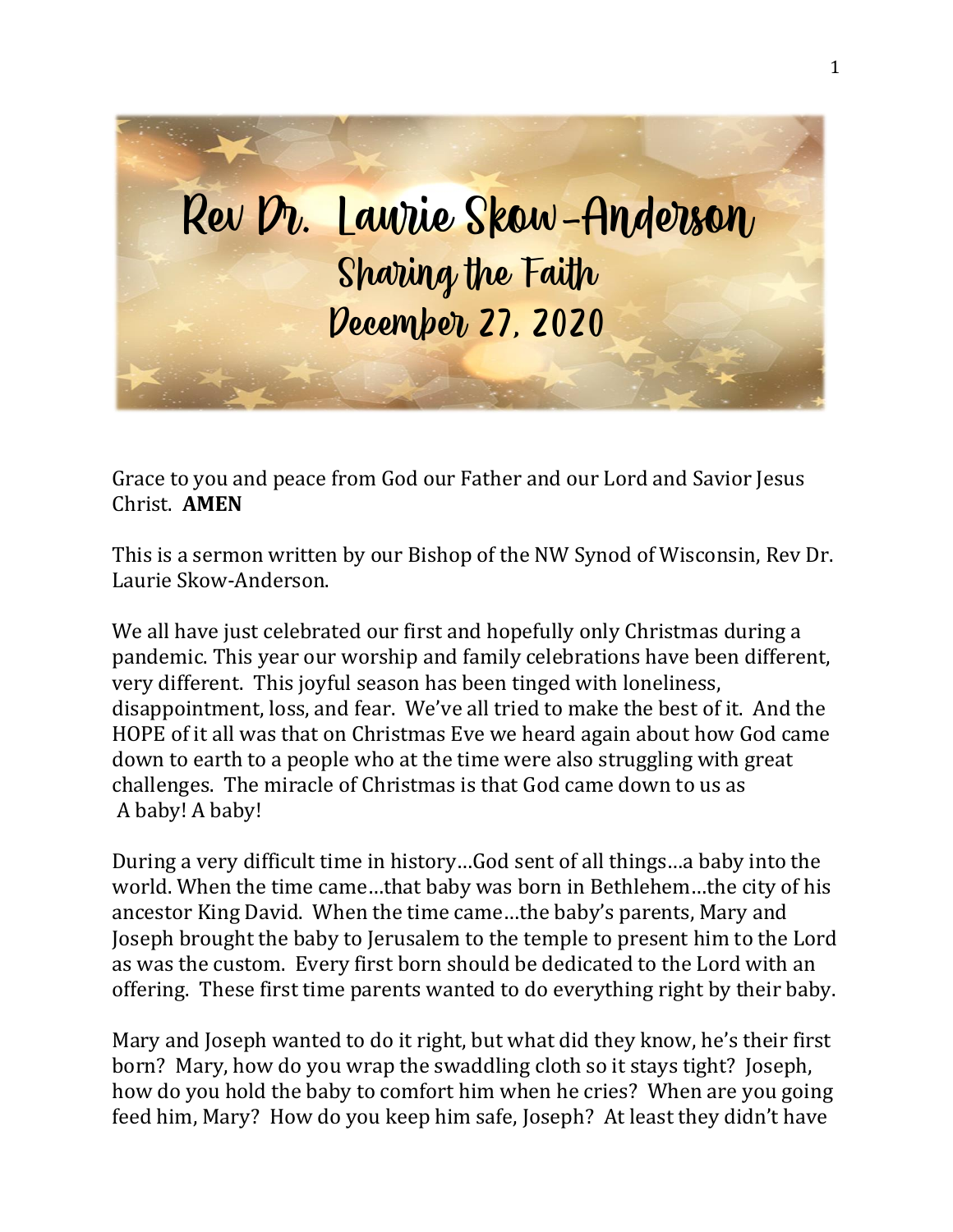to decide the right model of car seat or stroller to get! At least the baby wasn't born during a pandemic!

Mary and Joseph wanted to do what was right for their baby. On the eighth day the baby was circumcised and brought to the temple. It was the right thing to do. Just think…During a difficult time…God sent of all things…a baby savior into the world. A baby!

A baby changes everything! How many of you who are parents had a wellmeaning relative tell you that after having a baby your life would never be the same? That a baby changes everything? The birth of a baby is disruptive; it turns the parents' lives upside down. The birth of baby Jesus disrupted everything; it turned the world order upside. Jesus' birth, his life and teachings about God's kingdom/reign, and his death and resurrection changed the world.

In our gospel reading to day from Luke 2 we learn that a man named Simeon was at the temple. He was a holy man. The Holy Spirit guided him to Mary, Joseph and Jesus. Old Simeon took the child Jesus into his arms and held him. Simeon held Jesus. Think about that for a moment. Jesus is handled by a human being. Jesus is have-able, hold-able. This is the incarnational wonder of the WORD of God made flesh that Simeon held in his hands. Simeon held the baby Savior of the world in his hands….like we hold the Bible, the Word of God in our hands, like we hold the bread of Holy Communion in our hands.

German Pastor Detrick Bonhoeffer said, "God freely chose to be bound to historical human beings…. …God is present 'haveable,' graspable in the Word within the church."

Simeon held the baby Jesus in his arms and told these first time parents that this was NO ordinary child. Simeon recognized that the time had come. God fulfilled the promise, and sent a Savior, a light to reveal the good news to all people. This work of saving the world would come at great cost and great pain to these parents. Before they left, Simeon blessed them.

Then there is Anna. The 84 year-old, Prophet Anna; she too knew that there was sometime special about the child Jesus. She knew that the time had come for the redemption of God's people in Jerusalem. Mary and Joseph didn't know what was happening. Is this what normally happens when a baby is brought to the temple? Do the temple grandparents welcome every baby like this? Simeon gives them a blessings but warns them, that a sword would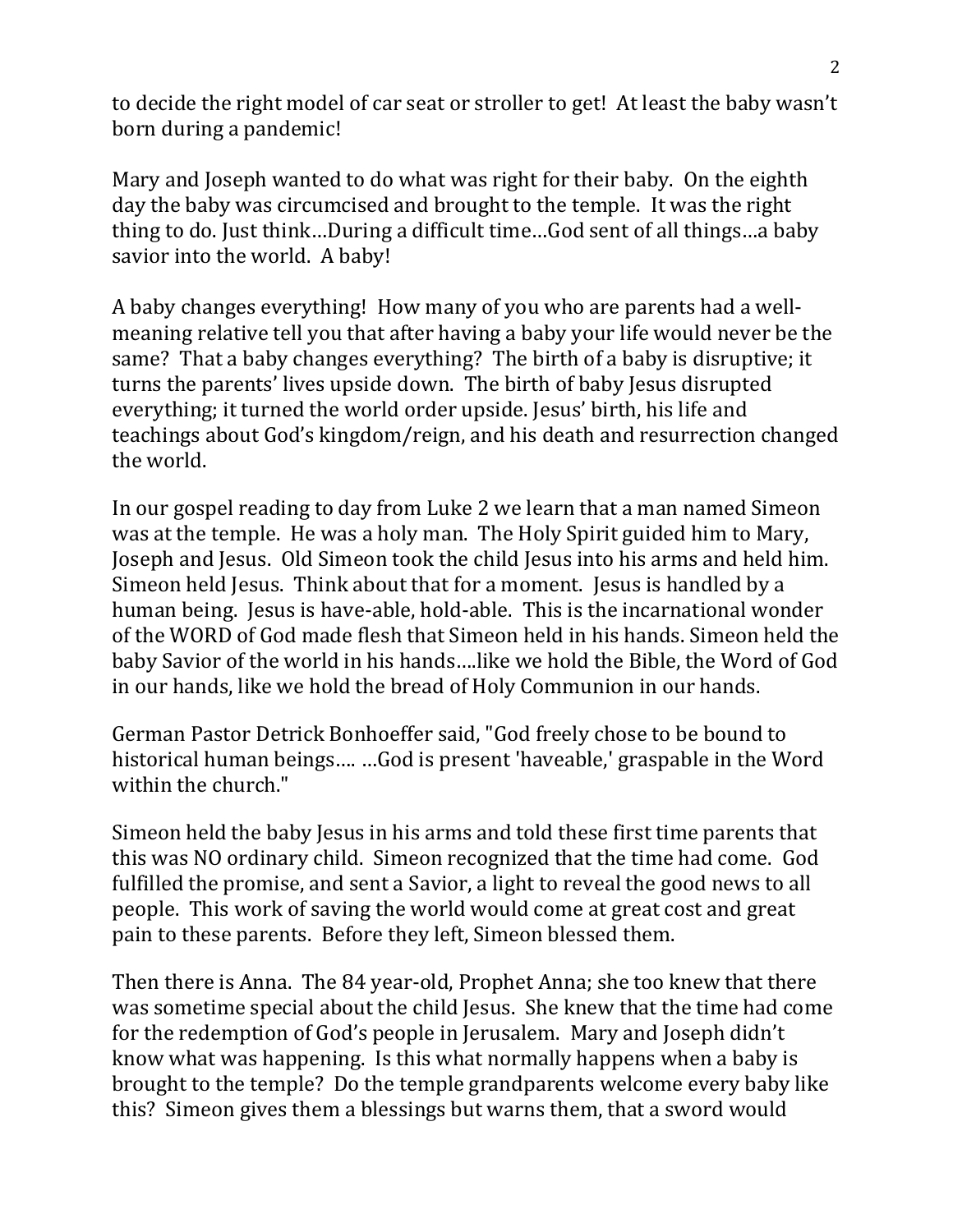pierce Mary's heart. Anna prays and sings praises to God for a baby, their Baby, for Jesus.

And then it was time to go. They had done all the right things. They had finished everything they needed to do. They left the temple and went home to Nazareth. They took the baby home. They tried as every parent through history, to do the right things and raise a healthy child. Jesus grew up. In the years to come Mary and Joseph had plenty of time to think about what had happened in that the temple that day and wonder what it meant.

Now here we are thousands of years later, reading this story and wonder to ourselves, so what? So what does this mean for me? For us Christians? For those of us who every day try to follow in the way of Jesus? To do the right things by Jesus? What does this story mean?

What touched my heart when I read this story this year, in 2020, is the image I have in my mind of the old man Simeon holding the baby in his arms and the word Simeon prayed at that moment. That conversation he had with God while he held God's son in him arms. Bishop Laurie said that it struck her new this year, because a few months ago she held her newborn granddaughter in her arms. It is true that there is wonderful connection that occurs across the generations; grandparent to grandchild. Perhaps that experience is more profound this year because of the kind of year we've all had. The pandemic has made birthing a baby into the world more frightening and dangerous. It has been more difficult to gather together, to hold our children and grandkids. We all haven't been able to hold our own loved ones very often. Everyone is anxious and fearful about getting sick.

With the pandemic, I think it has been a real struggle for parents. Do I send my child to school, or do I keep them home to learn virtually. Just what is the right thing to do? What do parents do? Do they take the child to day care? Do they keep the child home and try to work from home? What about those who don't have a choice, who have to work and take their child to daycare and hope that they don't all get sick? How do parents have time to care for young children at home and work from home simultaneously? Home school their children, making sure their child is paying attention to online classes and finishing their homework. It's so challenging for young families right now. How can the grandmas and grandpas help? What can we do to ease their burdens a little? How can we be Simeon and Anna to the babies in our community?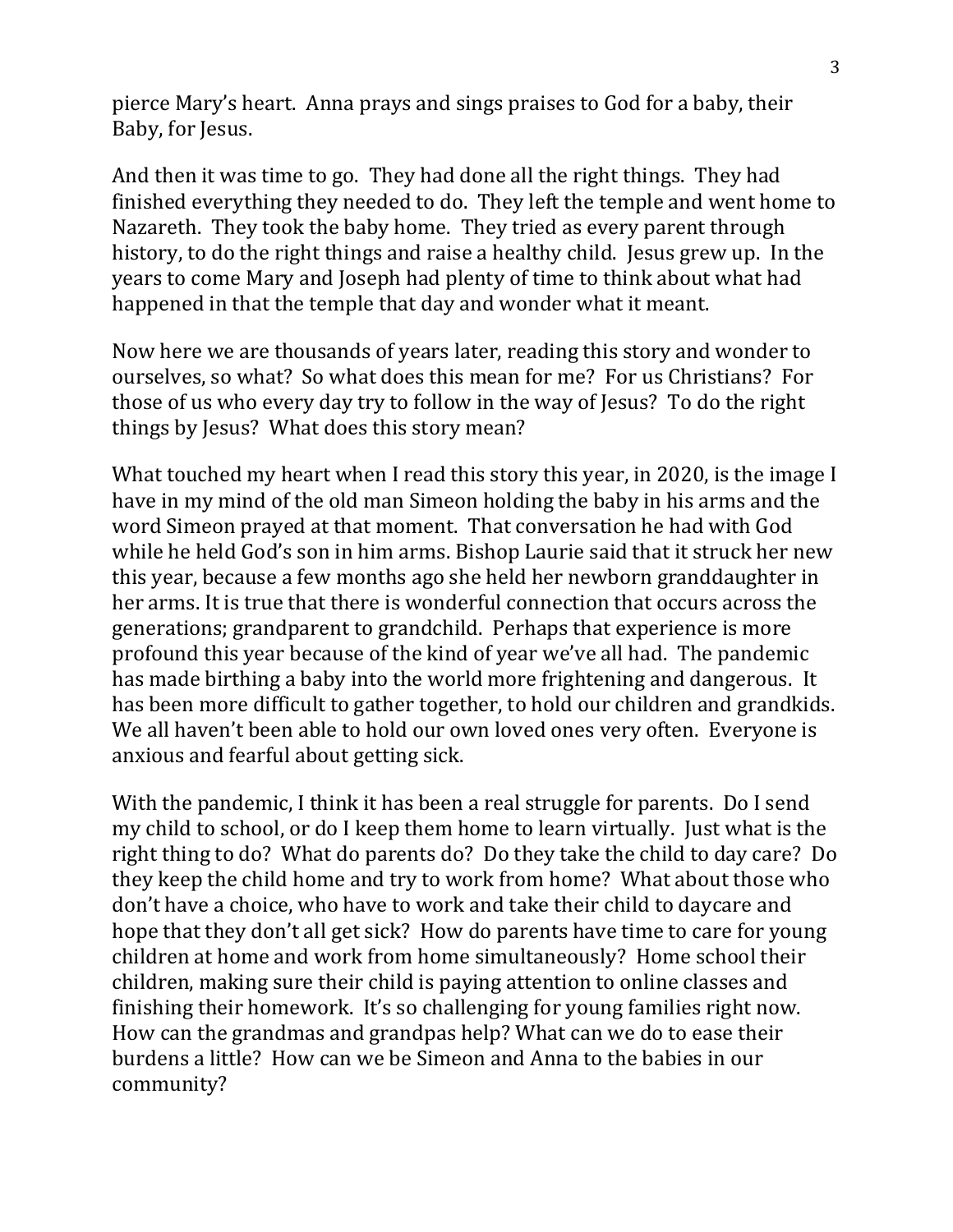Have you heard about the Babushkas? They are the Russian Grandmothers who taught their grandchildren to love Jesus even when it was illegal to be Christian in Russia. The Soviet Union was officially an atheist country for 74 years. While their parents worked, it was these grandmothers, the babushkas, who raised generations of Russian children, teaching them the Christian faith. The Communist government had dismantled the churches. The babushkas refused to allow the flame of faith to go out in their grandchildren.

The government destroyed cathedrals and churches. They sent the Russian clergy to prison camps; they discriminated against believers. Those old ladies with head scarves were more powerful than the Communists would ever guess during all those years of official Soviet atheism. They were the true soul of Russian society.

An independent poll discovered that now nearly 75% percent of Russians say they are religious believers. This is truly a remarkable statistic. It is a testament to the grandma and grandpas, the babushkas who took a stand for their faith and shared that faith with the next generation.

The babushkas were like Simeon and Anna. They held the next generation in their arms. They proclaimed the faith. They kept the flame of hope and faith burning. They guided the next generation so they would come to know and love Jesus even in the most challenging of times.

In the last months, I have struggled with the challenges of faith formation here at Christ the Servant. Difficult time for sure. Do we cancel Sunday school and confirmation or go zoom? Struggling to figure out what is best, we decided to take some time off at the height of the pandemic in Park Falls and then go back to in person meeting with social distancing and wearing masks. Guess I feel that faith is caught even more than it is taught. Hard to catch the teacher's faith on zoom or facetime on your cell phone. Plus, I think the children are zoomed out and then they zoom out with school on line. Sunday school on line was the last thing they needed. Yet, I am still concerned about our next generation hearing the story of Jesus.

I'm thinking about the baptismal promises that parents, godparents and congregations make to teach their children the Lord's prayers, the creed, the 10 commandments, and place in their hands the Bible. It's not just the parent's responsibility. Dear Friends, it is all of our responsibility to nurture children, all children in the Christian faith.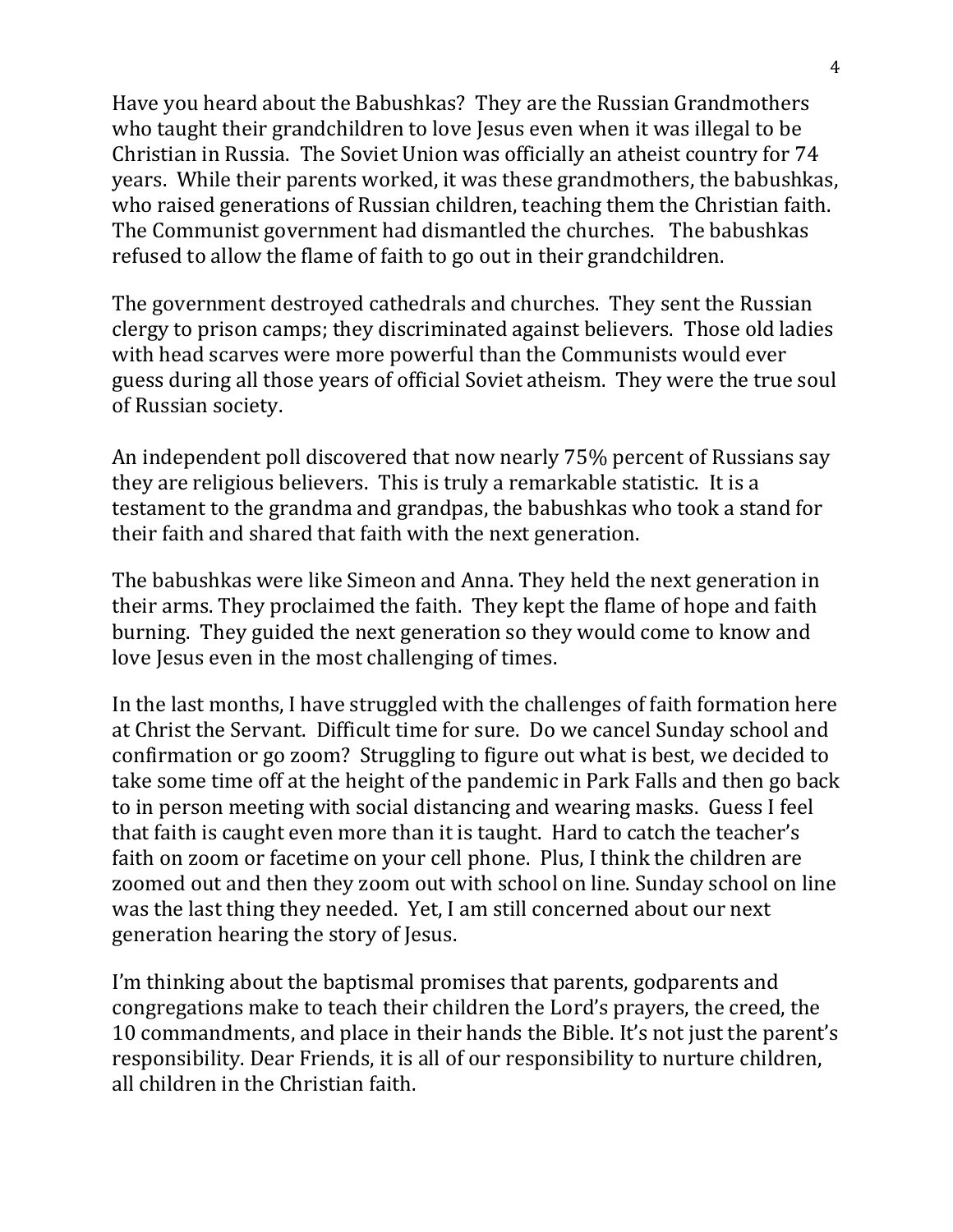I wonder if we could be like the babushkas, like Simeon and Anna and help the next generation come to know and love Jesus? Maybe we could all become temple grandparents and for the rest of the pandemic and beyond find some way to share the faith with the next generation.

If you are a godparent, or if you have grandchildren ask their parents how you can help. Could you help them do their SS lesson over the phone? Can you Zoom or facetime and read them Bible stories? Zoom in at night and do bedtime prayers together? Above all, let them know you are praying for them. Make sure they have Children's Bibles in their homes. Make them a prayer bear or a prayer shawl/square to hold on to when they are frightened.

If you don't have a godchild or grandkids, borrow some. Every kid needs caring adults in their lives. Volunteer to be prayer partner with one of the confirmation or Sunday school students. Someone could take it on to host a cross generational faith story sharing night. Imagine, grandparents and grandkids telling each other their faith statements. At Holy Cross, where I did my internship to be an AIM, we did a wonderful program call PJ's and Prayers for the youngsters. There are many ideas that could be put to good use here at CTS.

Cross generational learning is so important. There is so much we can learn from the Simeons and Annas in our congregations. There is so much wisdom that we can share with all the generation.

Like Simeon and Anna we are holding hope in our arms. Hope of the future. We are part of a circle of generations, circle of life. We hold the next generation in our hands. I believe we need to live for the sake of the next generation… What are you willing to do so that the next generation will come to know and love Jesus?

During these difficult times it is more important than ever for all the generations to work together to share the load, to share the faith, so that the next generations will come to know and love Jesus. I hope you will give some thought to what you might do to share your faith with the younger generations.

Simeon held Baby Jesus in his hands. We are blessed here at Christ the Servant that we are able to safely gather for Holy Communion. When we do so, we are holding Jesus in our hands. When we read the Bible and hear the good news, we are holding Jesus, the Word of God in our hands. Martin Luther